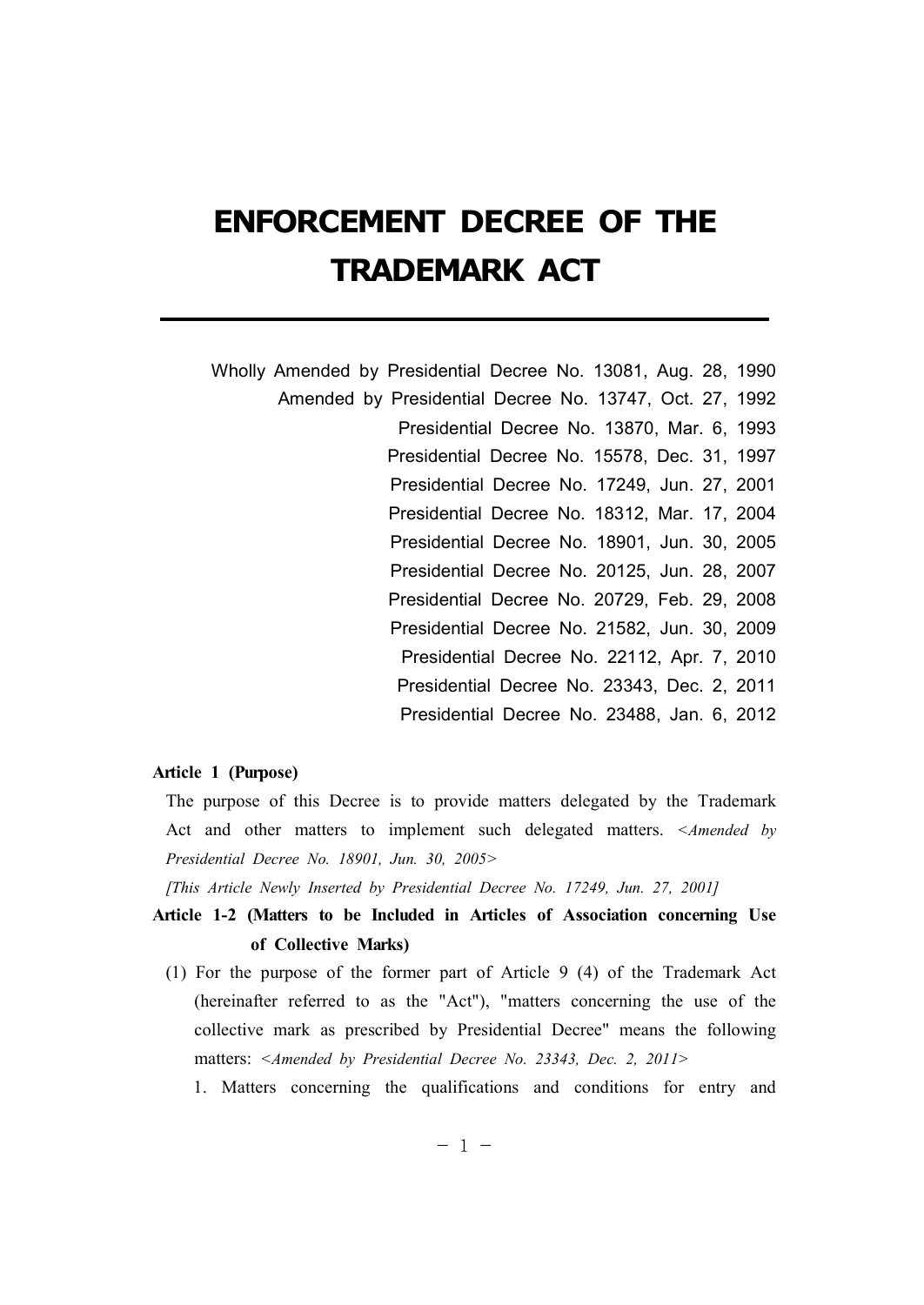withdrawal for the members who use the collective mark;

- 2. Matters concerning the conditions for use of the collective mark;
- 3. Matters concerning the sanctions against those violating the provisions of subparagraph 2;
- 4. Other matters necessary for using the collective mark.
- (2) In cases of a geographical collective mark, it shall include the following matters in addition to the matters referred to in each subparagraph of paragraph (1):
	- 1. Specific quality, reputation, or other specific characters of the goods;
	- 2. Intrinsic relationship between the geographic surroundings, and specific quality, reputation, or other specific characters of the goods;
	- 3. Area which is the object of geographical indication;
	- 4. Self-management standards and methods of maintenance of the specific quality, reputation, or other specific characters of the goods.

*[This Article Wholly Amended by Presidential Decree No. 18901, Jun. 30, 2005]*

# **Article 1-3 (Documents Evidencing Compatibility with Definition of Geographical Indication)**

For the purpose of the latter part of Article 9 (4) of the Act and the latter part of Article 86-16 (3) of the Act, "documents attesting to the fact that it conforms to the definition of geographical indication" means the following documents: *<Amended by Presidential Decree No. 23343, Dec. 2, 2011>*

- 1. Papers regarding specific quality, reputation or other specific characters of the goods;
- 2. Papers regarding intrinsic relationship between the geographic surroundings and the specific quality, reputation or other specific characters of the goods;
- 3. Papers regarding the area which is the object of geographical indication;
- 4. Papers evidencing that the legal person being the applicant of geographical collective mark consists solely of persons operating businesses of production, manufacture or processing of the goods that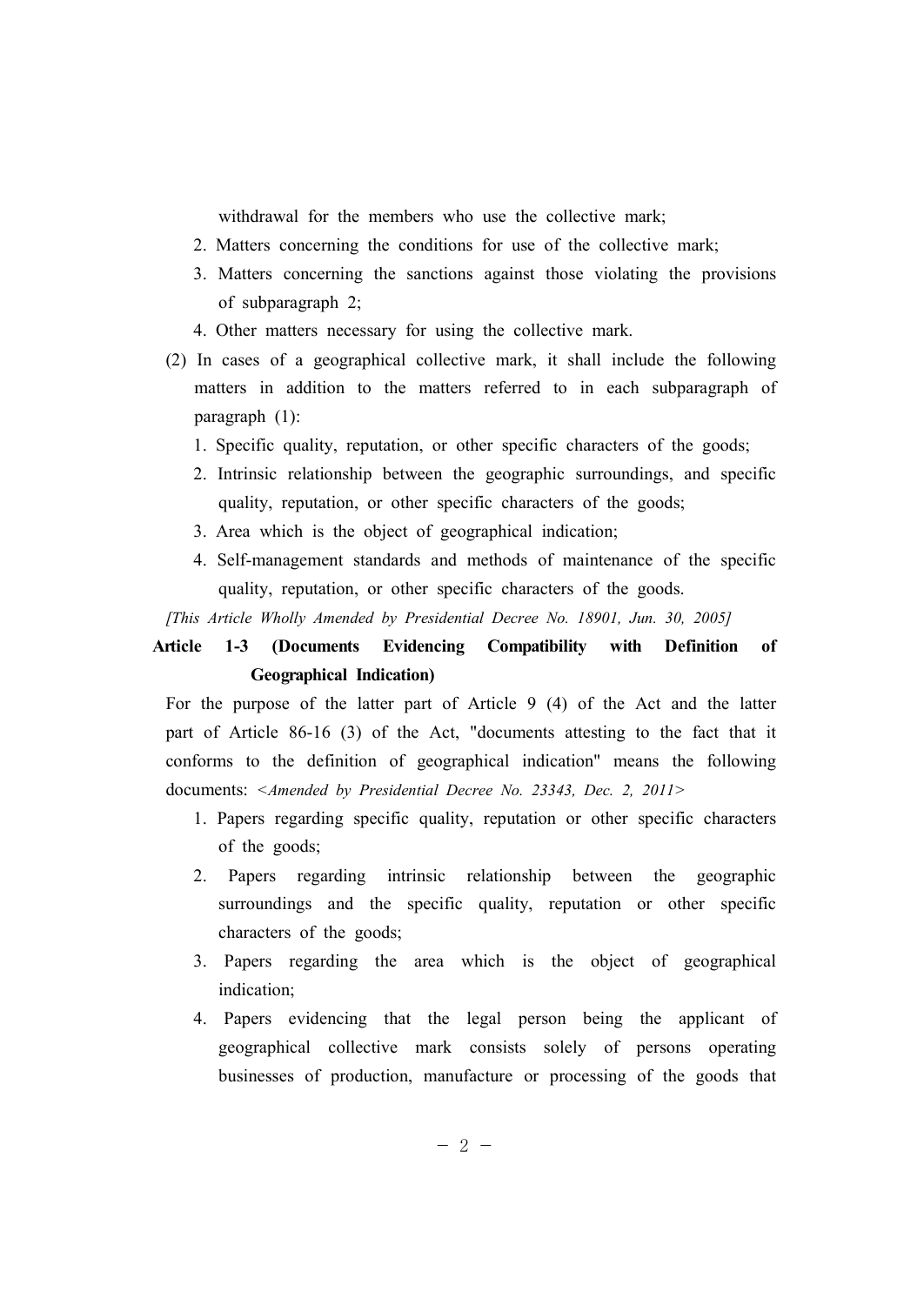can bear the geographical indication;

5. Papers evidencing that the geographical indication is protected in the country of origin (limited to cases of applying for registration of geographical collective mark regarding foreign geographical indications).

*[This Article Newly Inserted by Presidential Decree No. 18901, Jun. 30, 2005]*

# **Article 1-4 (Submission of Opinions by Local Governments concerning Application for Registration of Geographical Collective Marks)**

- (1) The Commissioner of the Korea Intellectual Property Office may hear opinion of the relevant local government on the following matters regarding the examination of an application for registration of geographical collective mark, and he/she may, when necessary, ask for cooperation, such as submission of data:
	- 1. Matters regarding the production, manufacture, processing and distribution of the goods applicable to the geographical indication;
	- 2. Matters regarding the present conditions of producers' organization, etc. of the goods applicable to the geographical indication, and whether the applicant is qualified or able to represent the producers, etc. of the area;
	- 3. Other matters regarding the requirements for registration of geographical collective mark, such as intrinsic relationship between the characteristics of the goods applicable to the geographical indication and the geographic surroundings, and the specific quality of the goods.
- (2) The head of a local government may submit his/her opinion on the following matters regarding an application for registration of geographical collective mark to the Commissioner of the Korean Intellectual Property Office, and when necessary for the proper protection of such geographical indication, he/she may consult or coordinate with the applicant:
	- 1. Whether the applicant, regarding production, manufacture, processing, etc. of the relevant goods, is qualified or able to represent the producers, etc. of the area;
	- 2. Whether the characteristics of the goods applicable to the geographical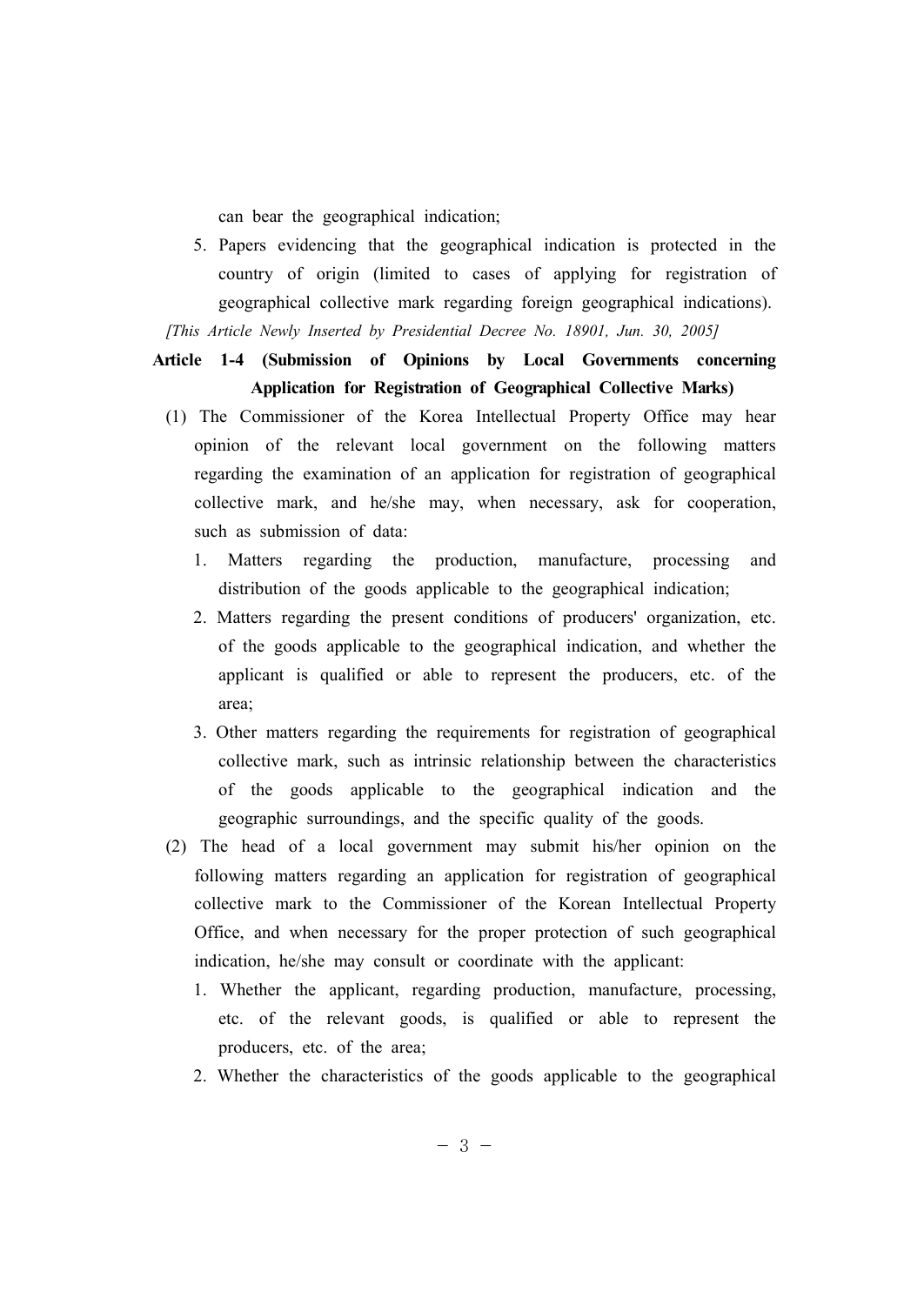indication, the area applicable to the geographical indication, the self-management standards, etc. are proper.

*[This Article Newly Inserted by Presidential Decree No. 18901, Jun. 30, 2005]*

- **Article 1-5 (Matters to be Entered in Documents, etc. Stating Matters concerning Use of Certification Marks)**
	- (1) "Matters concerning the use of certification marks prescribed by Presidential Decree" in Article 9 (5) of the Act means each of the following:
		- 1. Matters concerning the quality, origin, mode of production or other characteristics (hereinafter referred to as "quality, etc.") of the goods or service business subject to verification;
		- 2. Matters concerning conditions for the use of certification marks;
		- 3. Matters concerning sanctions on persons who violate subparagraph 2;
		- 4. Other matters concerning the use of certification marks.
	- (2) "Document proving that he/she can verify and manage the quality, origin, mode of production or other characteristics of the goods or service business subject to verification" in Article 9 (5) of the Act shall include the following matters:
		- 1. Matters concerning the standards, procedures, method, etc. of testing or examining the goods or service business subject to verification;
		- 2. Matters concerning specialized facilities, professionals, etc. required to verify and manage the quality, etc. of the goods or service business subject to verification;
		- 3. Matters concerning the management, supervision, etc. of users of certification marks;
		- 4. Other matters that prove in an objective manner the quality, etc. of the goods or service business subject to verification can be verified and managed.

*[This Article Newly Inserted by Presidential Decree No. 23343, Dec. 2, 2011]*

# **Article 1-6 (Hearing Opinions, etc. concerning Applications for Certification Mark Registration)**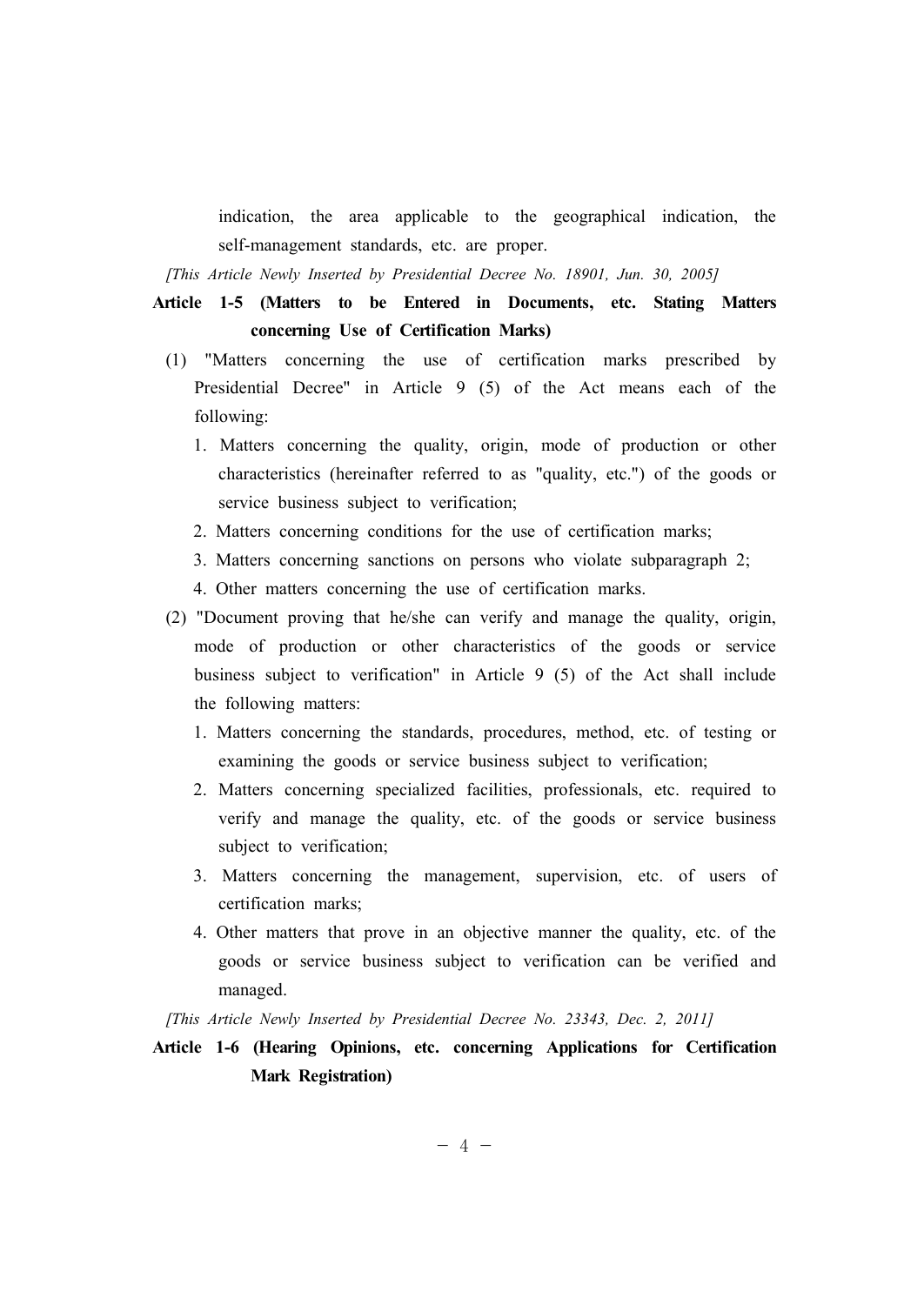In relation to the examination of an application for certification mark registration, the Commissioner of the Korean Intellectual Property Office may hear opinions on the following matters from related administrative agencies or persons with considerable knowledge and experience about goods or service business, and where necessary the commissioner may request them to render cooperation, such as submission of data:

- 1. Matters concerning the quality, etc. of the goods or service business subject to verification;
- 2. Matters concerning whether the applicant for certification mark registration has the ability to verify and manage the quality, etc. of the goods or service business;

3. Other matters concerning requirements for certification mark registration. *[This Article Newly Inserted by Presidential Decree No. 23343, Dec. 2, 2011]*

## **Article 2 (Transfer of Applications for Collective Mark Registration, etc.)**

- (1) Any person who intends to obtain permission for the transfer of an application for collective mark registration under the proviso to Article 12 (9) of the Act and for the transfer of a collective mark right under the proviso to Article 54 (9) of the Act shall submit an application for transfer permit prescribed by Ordinance of the Ministry of Knowledge Economy to with the Commissioner of the Korean Intellectual Property Office together with the following: *<Amended by Presidential Decree No. 13870, Mar. 6, 1993; Presidential Decree No. 17249, Jun. 27, 2001; Presidential Decree No. 20729, Feb. 29, 2008; Presidential Decree No. 22112, Apr. 7, 2010; Presidential Decree No. 23343, Dec. 2, 2011>*
	- 1. Documents certifying merger of corporations;
	- 2. Articles of association of the corporation surviving the merger. In such cases, the relevant articles of association shall include matters referred to in Article 1-2.
- (2) Any person who intends to obtain permission for the transfer ofan application for certification mark registration under the proviso to Article 12 (10) of the Act or permission for the transfer of a certification mark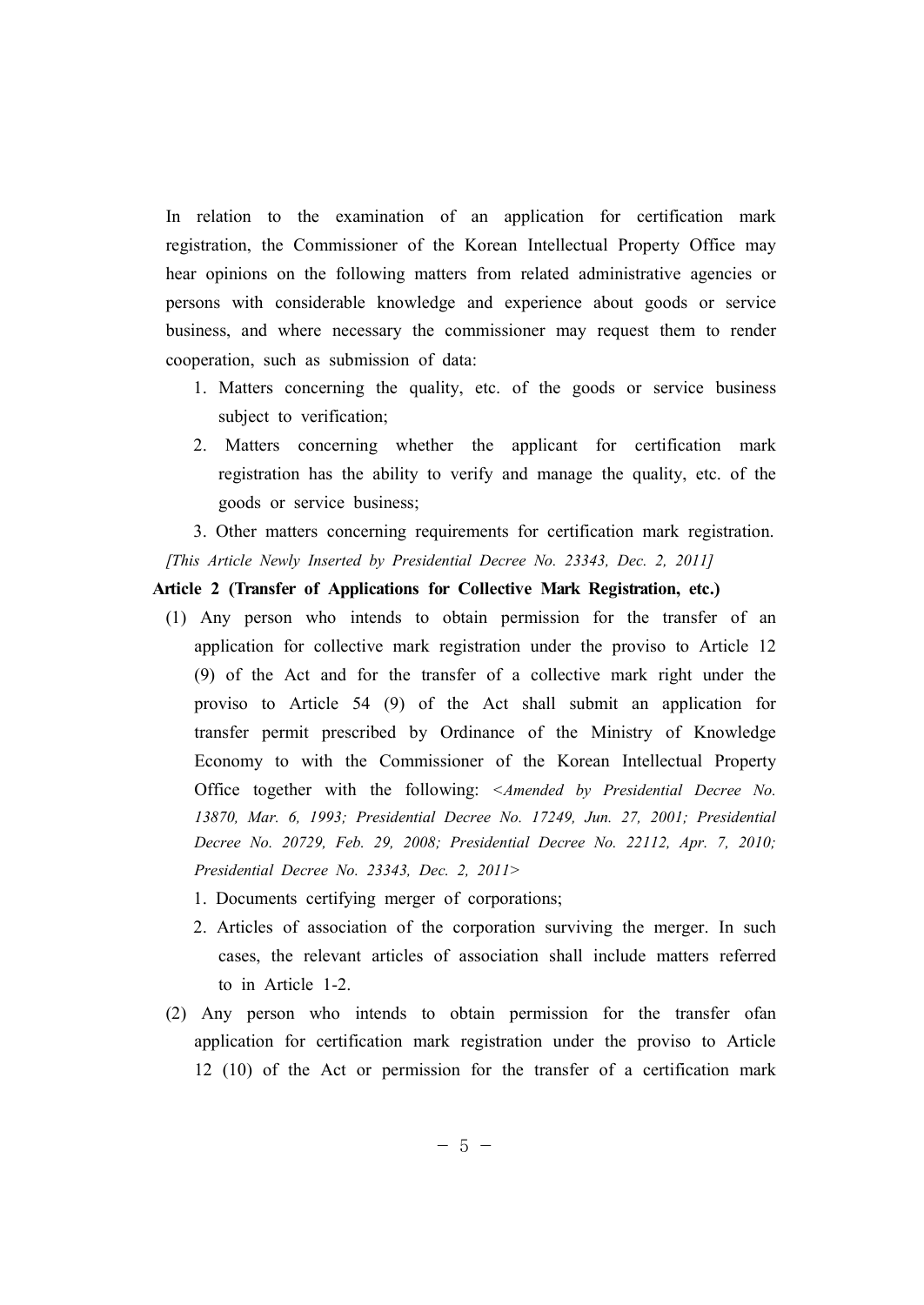right under the proviso to Article 54 (10) of the Act shall submit an application for transfer permit prescribed by Ordinance of the Ministry of Knowledge Economy to the Commissioner of the Korean Intellectual Property Office together with the following:*<Newly Inserted by Presidential Decree No. 23343, Dec. 2, 2011>*

- 1. A document proving that the application for certification mark registration or the certification mark right is transferred with the business of such certification mark;
- 2. The articles of association or agreement referred to in Article 9 (5) of the Act to be used by a person to whom the application for certification mark registration or a certification mark right is to be transferred, and a document proving that he/she can verify and manage the quality, etc. of the goods or service business subject to verification (in which case all the matters specified in the subparagraphs of Article 1-5 (1) and (2) shall be entered in the said documents).

# **Article 2-2 (Designation Standards, etc. for Specialized Investigation Agencies)**

- (1) The Commissioner of the Korean Intellectual Property Office shall designate a legal entity that fully satisfies the following requirements as a specialized investigation agency referred to in Article 22-2 (1) of the Act (hereinafter referred to as "specialized investigation agency"): *<Amended by Presidential Decree No. 20125, Jun. 28, 2007; Presidential Decree No. 22112, Apr. 7, 2010>*
	- 1. To possess a database of documentary records and equipment necessary for trademark inspection;
	- 2. To secure an organization exclusively dedicated to trademark inspection and not less than ten human resources;
	- 3. To have the work process guidelines for securing the independence and fairness of the work of trademark inspection;
	- 4. To be equipped with a security system for preventing the leakage of confidential information relating to trademark inspection.
- (2) No specialized investigation agency designated under paragraph (1) shall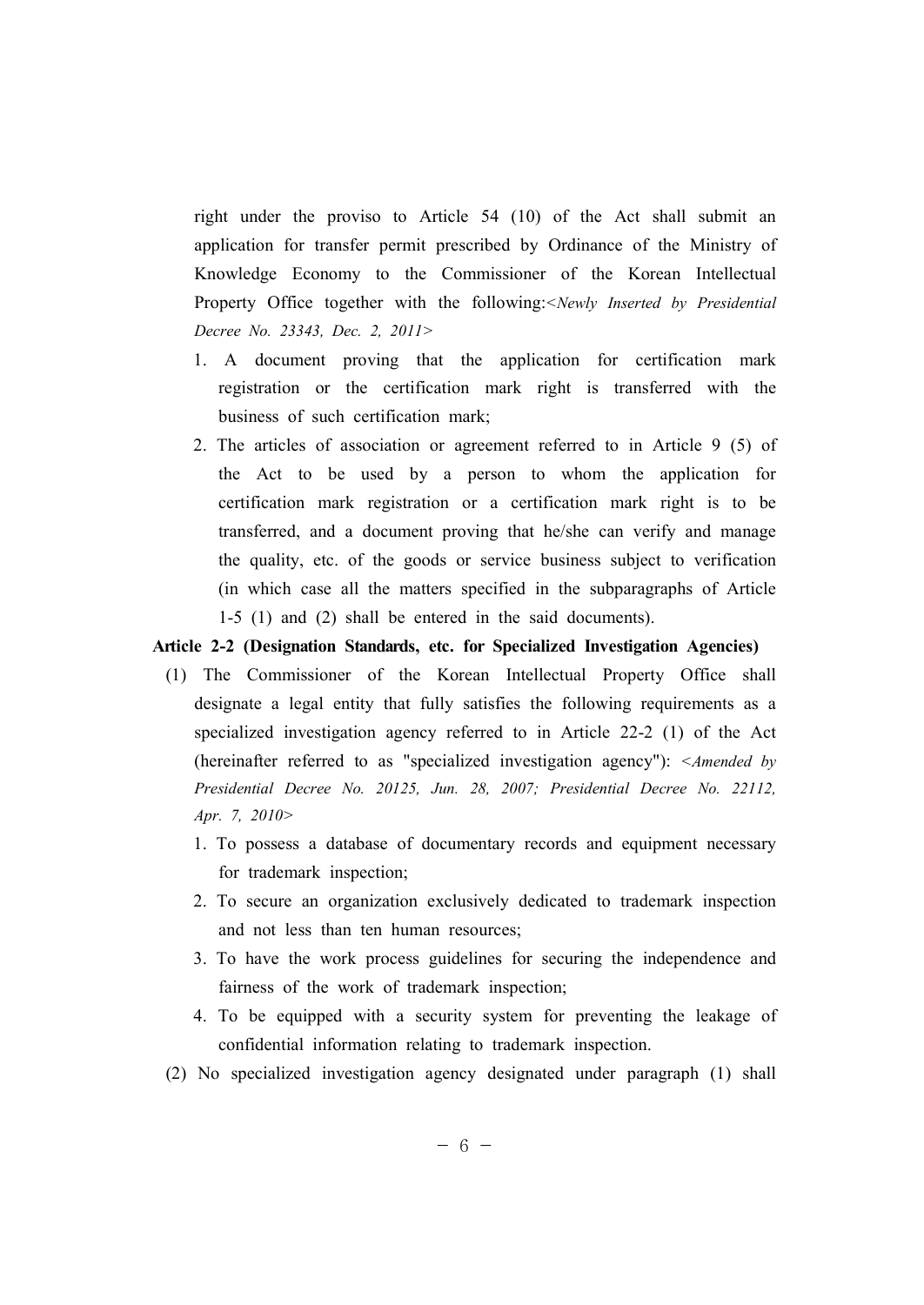conduct inspection work in an impartial manner. *<Amended by Presidential Decree No. 22112, Apr. 7, 2010>*

- (3) Any person who intends to be designated as a specialized investigation agency shall submit an application for designation of specialized investigation agency accompanied by documents evidencing that requirements under each subparagraph of paragraph (1) are fully satisfied, to the Commissioner of the Korean Intellectual Property Office. *<Amended by Presidential Decree No. 22112, Apr. 7, 2010>*
- (4) Detailed standards for the securing of a database of documentary records, equipment, dedicated organization and human resources, and detailed standards for the handling of trademark inspection work and concrete standards for a security system and matters concerning the operation of a specialized investigation agency under each subparagraph of paragraph (1) shall be determined and announced by the Commissioner of the Korean Intellectual Property Office. *<Newly Inserted by Presidential Decree No. 22112, Apr. 7, 2010>*

*[This Article Newly Inserted by Presidential Decree No. 15578, Dec. 31, 1997]*

## **Article 2-3 (Procedures, etc. for Request of Trademark Inspection)**

- (1) The Commissioner of the Korean Intellectual Property Office may request a specialized investigation agency to inspect a trademark for an application for trademark registration which he/she deems necessary for the inspection in accordance with Article 22-2 (1) of the Act.
- (2) Where the head of a specialized investigation agency has received a request for trademark inspection referred to in paragraph (1) from the Commissioner of the Korean Intellectual Property Office, he/she shall promptly notify the Commissioner of the Korean Intellectual Property Office of the results of the inspection. *<Amended by Presidential Decree No. 17249, Jun. 27, 2001>*
- (3) Where the results of inspection referred to in paragraph (2) are deemed unsatisfactory, the Commissioner of the Korean Intellectual Property Office may ask the specialized investigation agency for a re-inspection by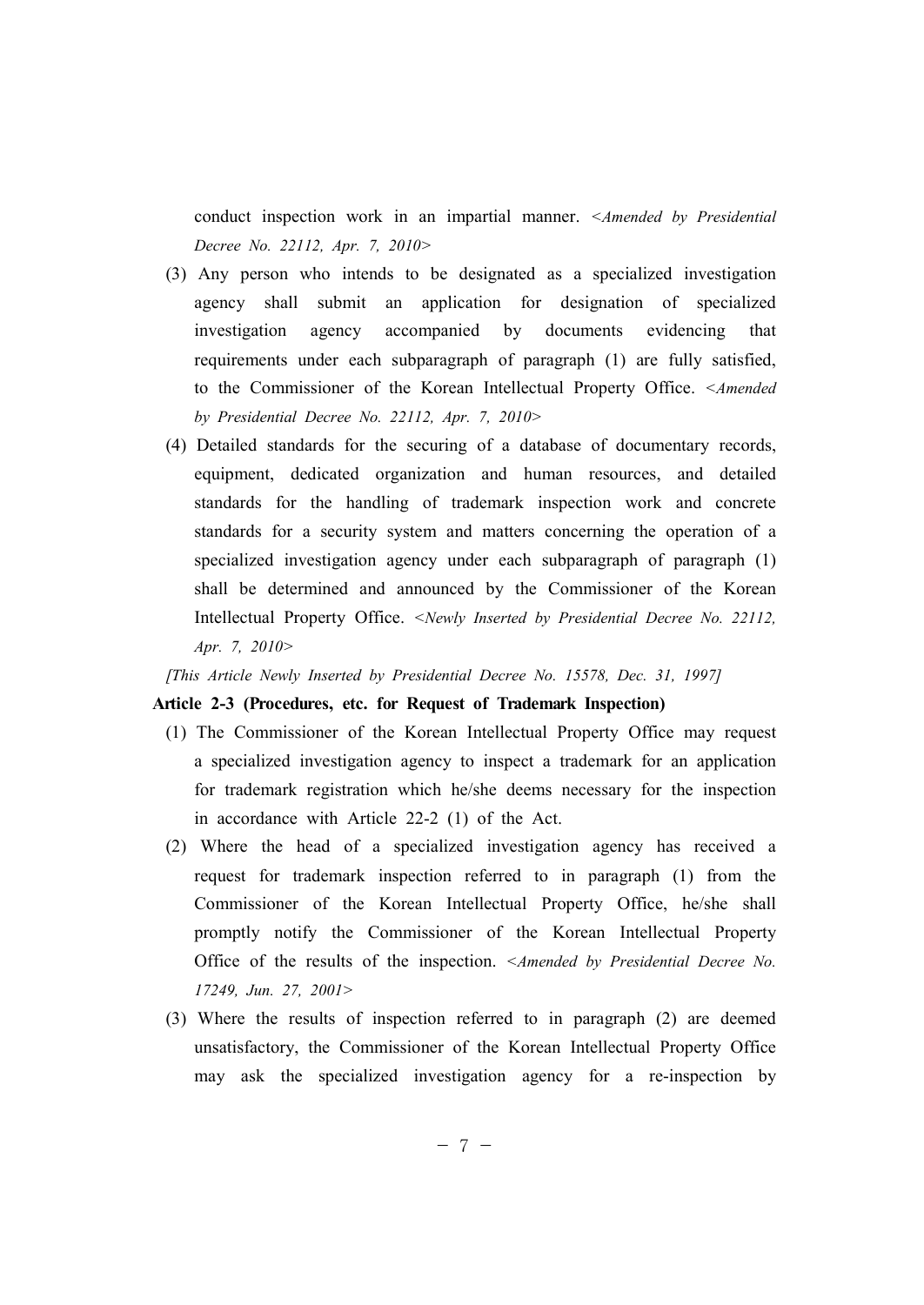specifying the scope, etc. of inspection.

(4) Paragraph (2) shall apply mutatis mutandis to re-inspections under paragraph (3).

*[This Article Newly Inserted by Presidential Decree No. 15578, Dec. 31, 1997]*

# **Article 2-4 (Subject Matter of Preferential Examinations)**

"Applications for trademark registration prescribed by Presidential Decree which are deemed requiring urgent disposal, including cases where an applicant for the trademark registration is using the trademark, the application of trademark registration of which was filed, for all of the designated goods" in Article 22-4 (2) 2 of the Act means any of the following cases:

- 1. Where an applicant for trademark registration is deemed using the trademark, the application for trademark registration of which is filed, for all of the designated goods;
- 2. Where an application for trademark registration is deemed made by an application for a trial on cancellation under Article 8 (5) of the Act;
- 3. Where an application is deemed the application for registration of a collective mark filed by a corporation jointly established by no less than five small and medium business proprietors under Article 18-2 of the Enforcement Decree of the Government Procurement Act;
- 4. Where it is deemed evident that the ground for applying for the trademark registration is that the trademark under application for trademark registration is being prepared for using for all of the designated goods, in addition to grounds under subparagraphs 2 and 3.

*[This Article Newly Inserted by Presidential Decree No. 22112, Apr. 7, 2010]*

#### **Article 2-5 (Decision on Preferential Examinations)**

- (1) A person who intends to apply for a preferential examination under Article 22-4 (2) of the Act shall submit, to the Commissioner of the Korean Intellectual Property Office, an application for preferential examination and accompanying documents determined by Ordinance of the Ministry of Knowledge Economy.
- (2) The Commissioner of the Korean Intellectual Property Office shall decide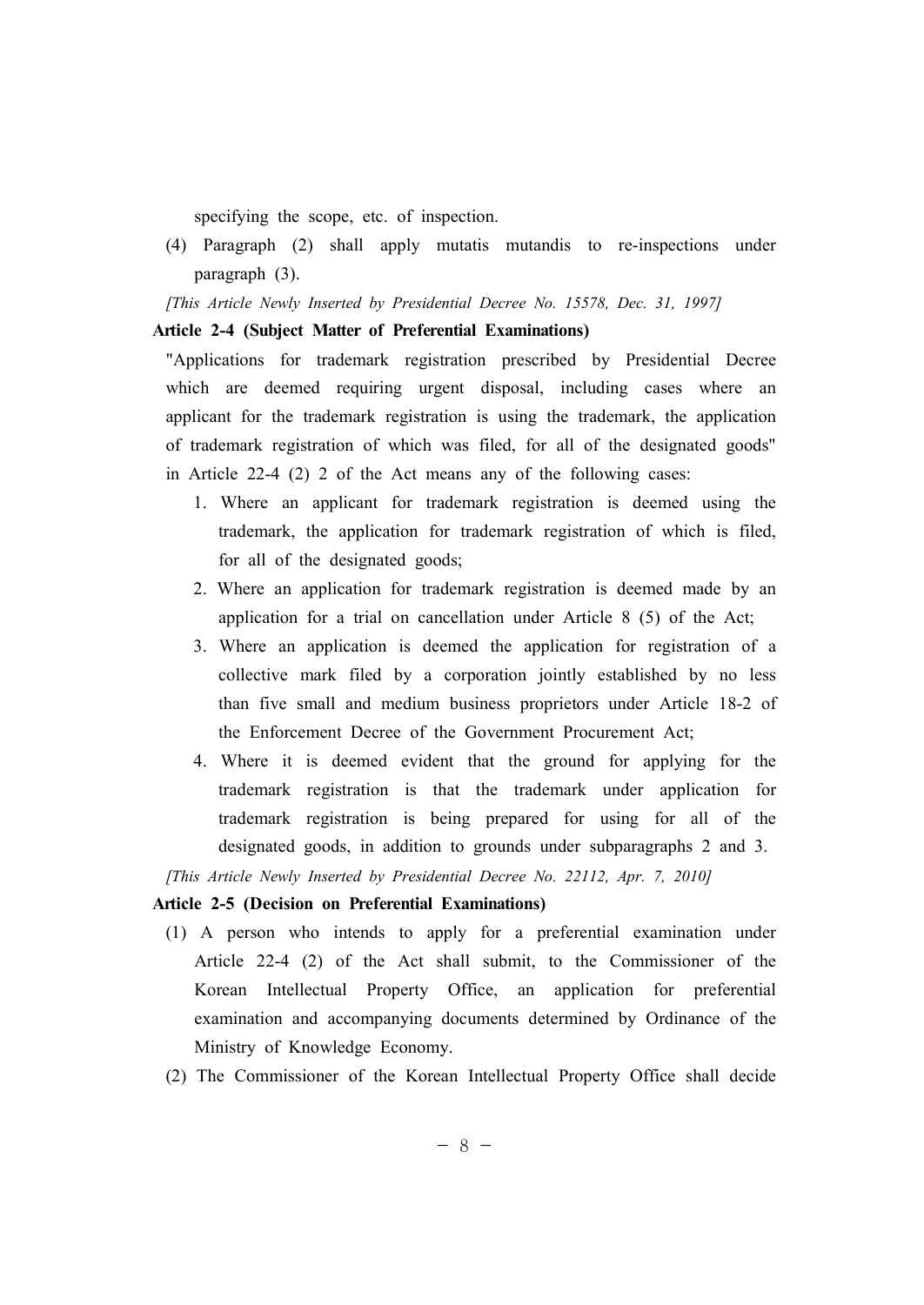whether to conduct a preferential examination, upon receiving an application for preferential examination under paragraph (1).

(3) Necessary matters concerning decision on the preferential examination under paragraph (2) shall be determined and announced by the Commissioner of the Korean Intellectual Property Office.

*[This Article Newly Inserted by Presidential Decree No. 22112, Apr. 7, 2010]*

#### **Article 3 (Trademark Gazette)**

The Trademark Gazette as prescribed by Article 89 (1) of the Act shall include the following matters: *<Amended by Presidential Decree No. 15578, Dec. 31, 1997; Presidential Decree No. 17249, Jun. 27, 2001; Presidential Decree No. 18901, Jun. 30, 2005; Presidential Decree No. 20125, Jun. 28, 2007; Presidential Decree No. 22112, Apr. 7, 2010; Presidential Decree No. 23343, Dec. 2, 2011>*

- 1. For the public notice on application under Article 24 (2) of the Act (including cases applicable mutatis mutandis under Articles 49 (3) and 81 (1) of the Act), the matters in the following items:
	- (a) Name and address of the applicant (in cases of a corporation, its title and the location of its place of business);
	- (b) Trademark (in cases of a sound trademark, odor trademark or any other visually unrecognizable trademark, "no sample" shall be entered);
	- (c) Designated goods and classification of categories thereof;
	- (d) Number and date of the application (in cases of an international application deemed an application for trademark registration under the Act pursuant to Article 86-14 (1) of the Act, the number of international registration, and the date of international registration or the date of subsequent designation pursuant to paragraph (2) of the same Article);
	- (e) Number and date of the public notice on application;
	- (f) In cases of a trademark under Article 2 (1) 1 of the Act, the indication that it is such trademark;
	- (g) Registration number of registered trademark to which designated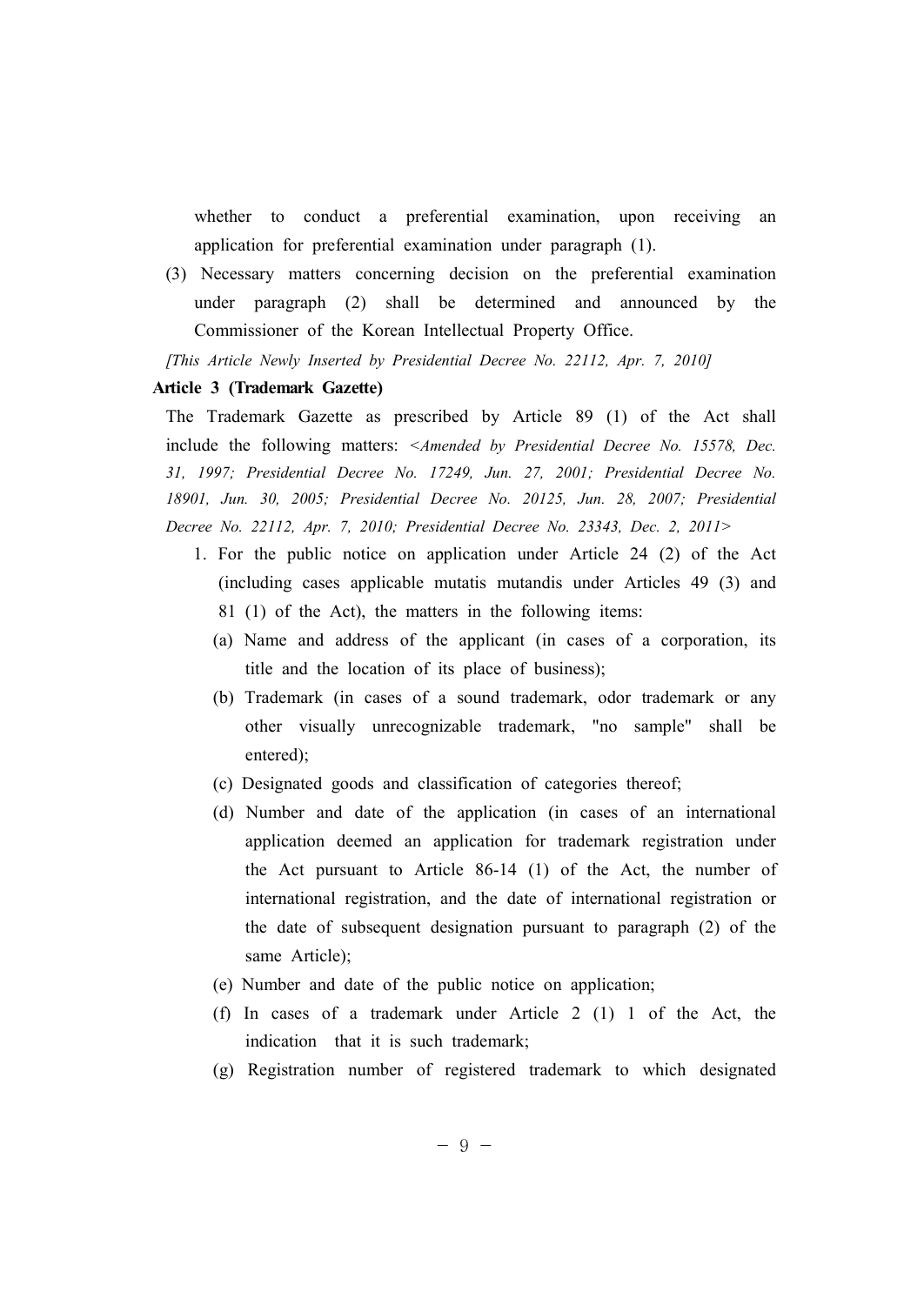goods are to be added, or number of the trademark registration application (limited to an additional registration application for designated goods);

- (h) Matters, other than those prescribed in items (a) through (g), which are related to a trademark registration application or additional registration application for designated goods;
- (i) Purport indicating that it falls under Article 6 (2) of the Act (limited to application for trademark registration made a decision of publication by falling under the same paragraph);
- (j) Summary of the articles of associationor agreement under Article 9 (4) or (5) of the Act (limited to cases of collective marks,geographical collective marks, certification marks, and geographical certification marks);
- (k) Purport indicating that it is a geographical collective markor geographical certification mark (limited to cases of ageographical collective mark or geographical certification mark);
- (l) Explanation on the trademark involved, if it is a trademark under Article  $2(1)$  1 (b) or (c) of the Act;
- (m) Matters concerning ex officio correction under Article 24-3 of the Act;
- (n) In cases of a sound trademark, odor trademark or any other visually unrecognizable trademark, visual expression under Article 9 (3) of the Act for the relevant trademark;
- (o) In cases of a sound trademark, a sound file conforming to the visual expression under Article 9 (3);
- 2. Matters, other than those referred to in subparagraph 1, which are to be included under the Act and this Decree;
- 3. Matters concerning the trademark, which the Commissioner of the Korean Intellectual Property Office deems necessary to be included.

# **Article 3-2 (Management ofPersonally Identifiable Information)**

The Commissioner of the Korean Intellectual Property Office or the President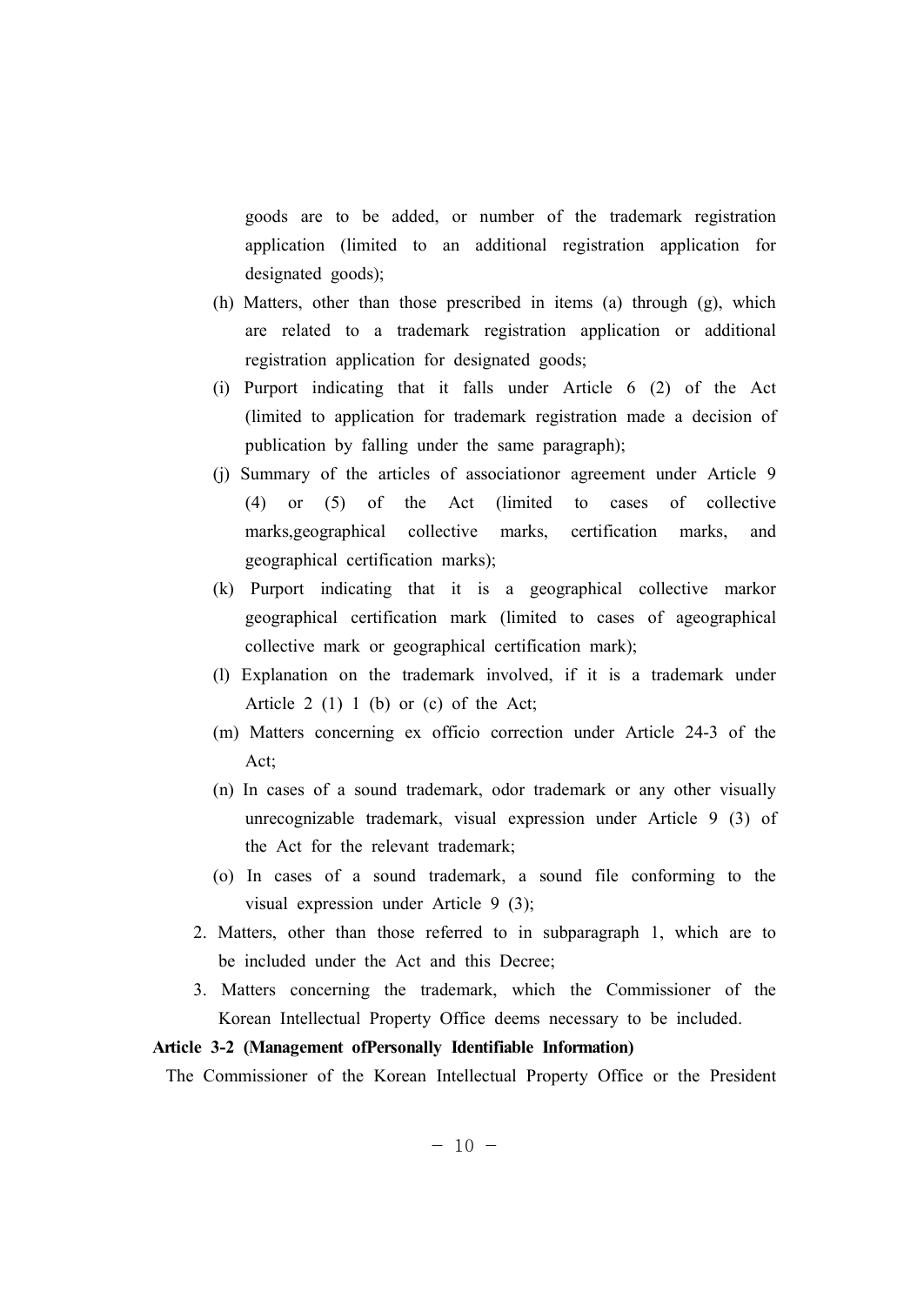of the Intellectual Property Tribunal may manage data containing resident registration numbers or foreign registration numbers as specified in Article 19 (1) or (4) of the Enforcement Decree of the Personal Information Protection Act where such management is unavoidable in order to conduct any of the following:

- 1. Business of granting identification numbers under Article 5-26 of the Act;
- 2. Business of investigating or preserving evidence under Article 77-20 of the Act;
- 3. Business of submitting documents under Article 92-5 of the Act;
- 4. Other business of filing, reporting, or submitting applications, examinations, trials, and registrations pursuant to the Act or this Decree.

*[This Article Newly Inserted by Presidential Decree No. 23488, Jan. 6, 2012]*

#### **Article 4 (Standards for Imposition of Fines for Negligence)**

The standards for imposition of fines for negligence under Article 98 (1) of the Act shall be as specified in the attached Table.

*[This Article Wholly Amended by Presidential Decree No. 23343, Dec. 2, 2011]*

## **Article 5 (Application Mutatis Mutandis)**

- (1) The provisions of Article 18 of the Enforcement Decree of the Patent Act shall apply mutatis mutandis to the applications, requests and other procedures relating to the trademark registration. In this case, the term "trial" in Article 18 (3) of said Decree shall be read as "objection against trademark registration and trial." *<Amended by Presidential Decree No. 20125, Jun. 28, 2007>*
- (2) The provisions of Article 8 of the Enforcement Decree of the Patent Act shall apply mutatis mutandis to the examiner, the trial examiner, the presiding trial examiner and the President of the Korean Intellectual Property Tribunal. *<Amended by Presidential Decree No. 15578, Dec. 31, 1997; Presidential Decree No. 18901, Jun. 30, 2005>*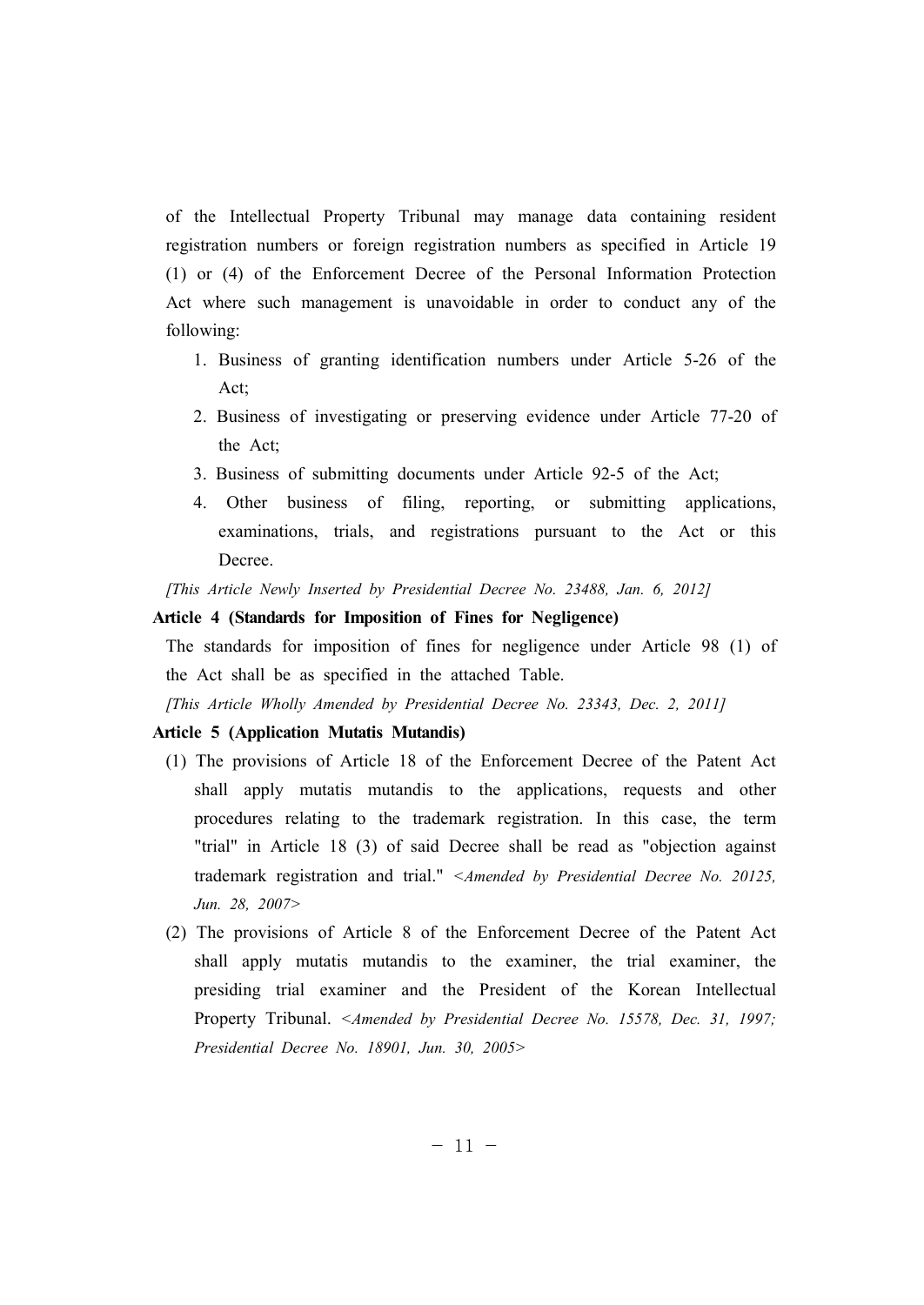#### ADDENDUM

This Decree shall enter into force on September 1, 1990.

ADDENDUM *<Presidential Decree No. 13747, Oct. 27, 1992>* This Decree shall enter into force on November 1, 1992.

ADDENDA *<Presidential Decree No. 13870, Mar. 6, 1993>*

#### **Article 1 (Enforcement Date)**

This Decree shall enter into force on the date of its promulgation. **Articles 2 through 4 Omitted.**

ADDENDUM *<Presidential Decree No. 15578, Dec. 31, 1997>* This Decree shall enter into force on March 1, 1998.

#### ADDENDUM *<Presidential Decree No. 17249, Jun. 27, 2001>*

This Decree shall enter into force on July 1, 2001: Provided, That the amended provisions of subparagraph 1 (d) of Article 3 shall enter into force on the date of taking effect on the Republic of Korea of the Protocol relating to the Madrid Agreement concerning the International Registration of Marks.

ADDENDUM *<Presidential Decree No. 18312, Mar. 17, 2004>* This Decree shall enter into force on the date of its promulgation.

ADDENDA *<Presidential Decree No. 18901, Jun. 30, 2005>*

(1) (Enforcement Date) This Decree shall enter into force on July 1, 2005. (2) (Applicability to Matters of Description in Articles of Incorporation) The amended provisions of Article 1-2 (1) shall apply to applications filed on or after the enforcement of this Decree.

ADDENDUM *<Presidential Decree No. 20125, Jun. 28, 2007>* This Decree shall enter into force on July 1, 2007.

 $- 12 -$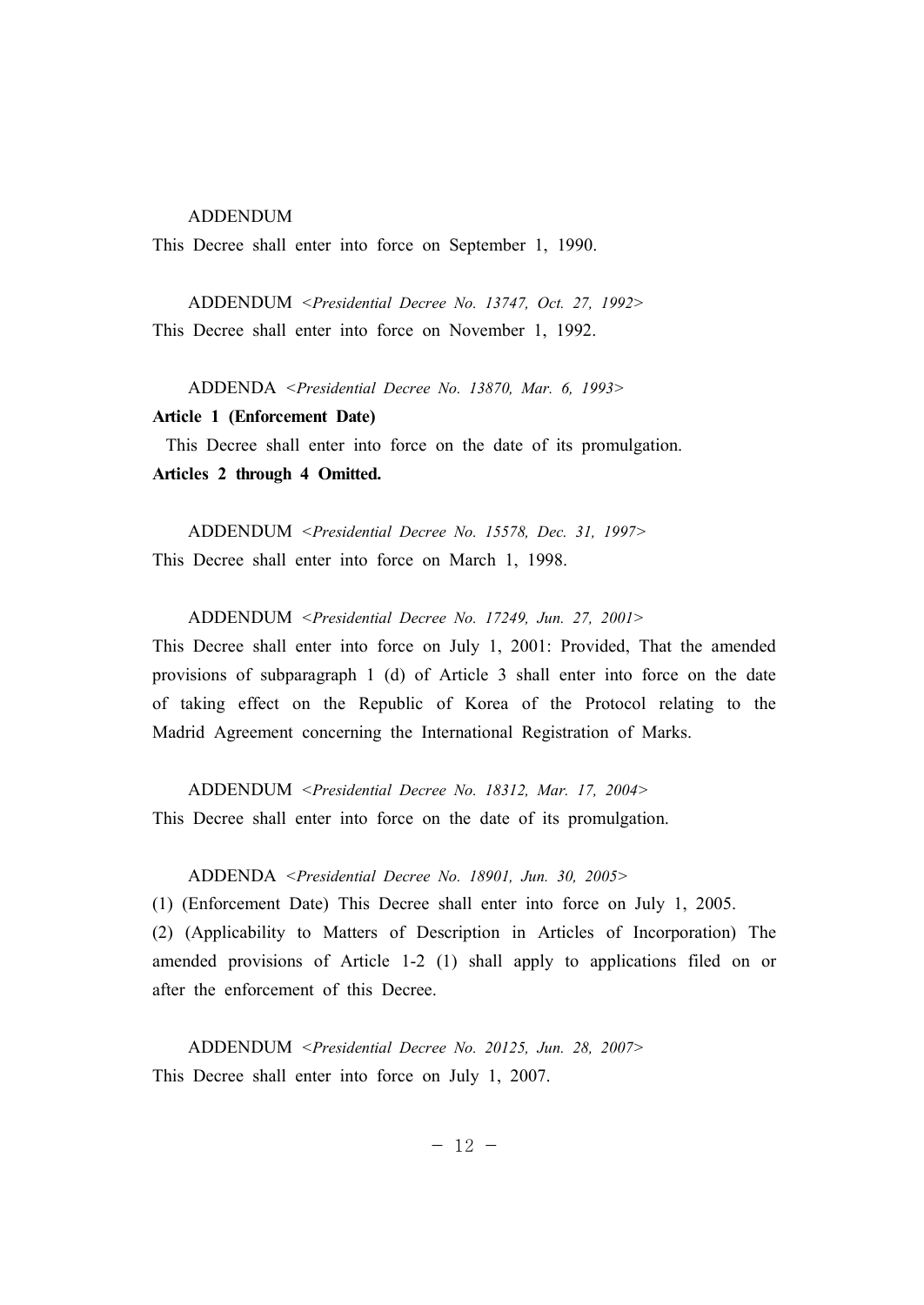ADDENDA *<Presidential Decree No. 20729, Feb. 29, 2008>*

#### **Article 1 (Enforcement Date)**

This Decree shall enter into force on the date of its promulgation. **Articles 2 and 3 Omitted.**

ADDENDUM *<Presidential Decree No. 21582, Jun. 30, 2009>* This Decree shall enter into force on July 1, 2009.

ADDENDUM *<Presidential Decree No. 22112, Apr. 7, 2010>* This Decree shall enter into force on July 28, 2010.

ADDENDA *<Presidential Decree No. 23343, Dec. 2, 2011>*

#### **Article 1 (Enforcement Date)**

This Decree shall enter into force on the date the Free Trade Agreement between the Republic of Korea and the United States of America takes effect with regard to the Republic of Korea.

#### **Article 2 (Transitional Measures concerning Fines for Negligence)**

(1) In applying the standards of imposition of fines for negligence to violations committed before this Decree enters into force, the former provisions shall govern, notwithstanding the amended provisions of the attached Table.

(2) The disposition for of imposition of fines for negligence resulting from violations committed before this Decree enters into force shall not be included in the calculation of the number of violations under the amended provisions of the attached Table.

ADDENDA *<Presidential Decree No. 23488, Jan. 6, 2012>*

### **Article 1 (Enforcement Date)**

This Decree shall enter into force on the date of its promulgation: Provided, That the amended provisions of subparagraphs 1 through 3 of Article 3-2 of